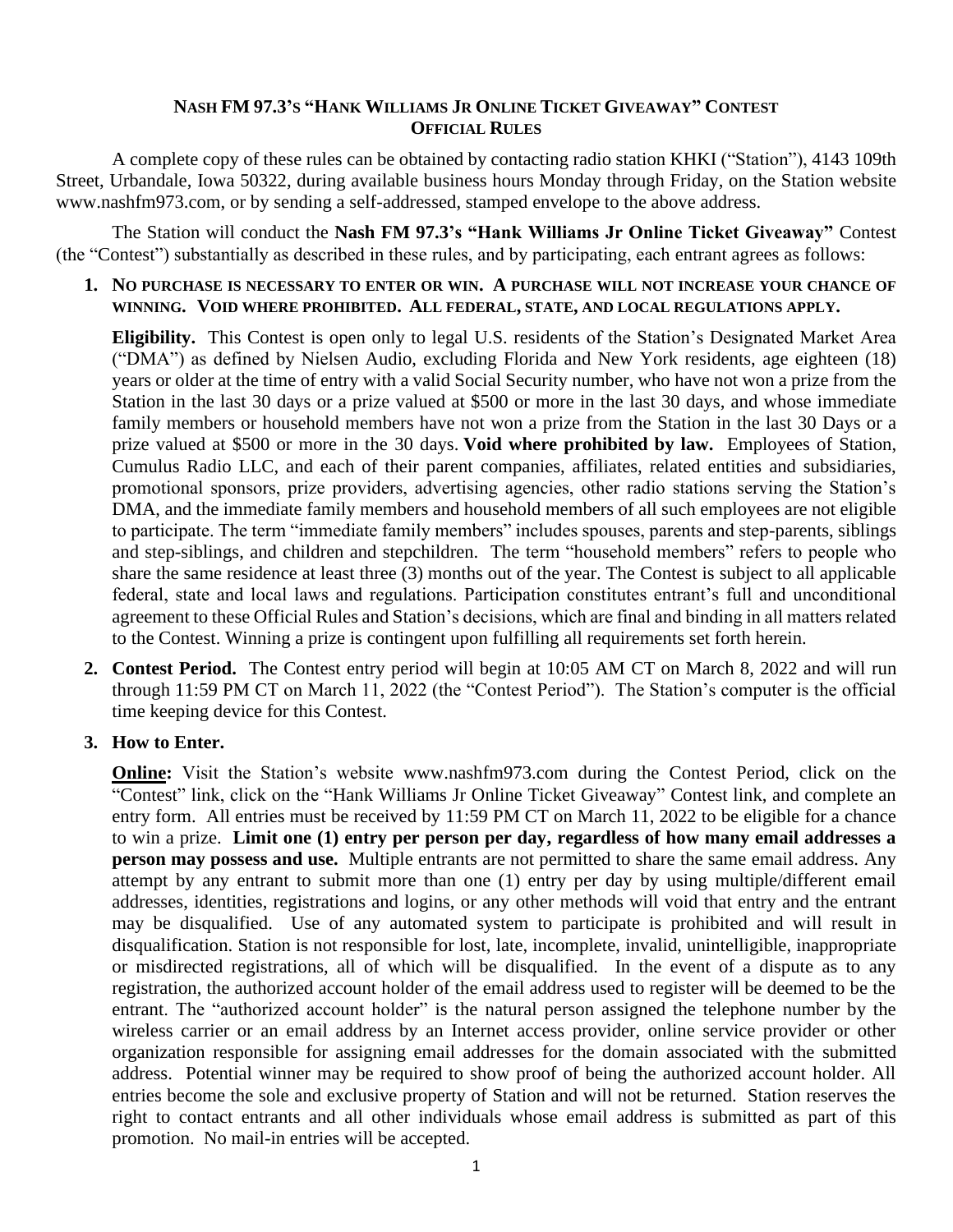- **4. Winner Selection.** On March 14, 2022, Station will select one (1) potential winner in a random drawing from among all valid entries received by Station during the Contest Period. The winning entrant will be contacted using the email address and/or telephone number provided with the entry and may be awarded the prize (subject to verification of eligibility and compliance with the terms of these rules). Station's decisions as to the administration and operation of the Contest and the selection of the potential winner are final and binding in all matters related to the Contest. Failure to respond to the initial verification contact within three (3) days of notification or failure to claim the prize within three (3) days of verification as a winner will result in disqualification and forfeiture of the prize.
- **5. Verification of Potential Winner.** THE ELIGIBILITY OF ALL POTENTIAL CONTEST WINNERS IS SUBJECT TO VERIFICATION BY STATION WHOSE DECISIONS ARE FINAL AND BINDING IN ALL MATTERS RELATED TO THE CONTEST. The potential winner must continue to comply with all terms and conditions of these Official Rules, and winning is contingent upon fulfilling all requirements. The potential winner may be notified by email and/or telephone call after the date of random drawing and/or winner determination. The potential winner will be required to sign and return to Station, within three (3) days of the date notice is sent, an affidavit of eligibility and a liability/publicity release (except where prohibited) to claim the prize, if applicable. A winner who returns the affidavit of eligibility and liability/publicity release will be deemed to have accepted the contest prize and thereafter will not be permitted to rescind their acceptance of the prize and/or return the prize. If a potential winner cannot be contacted, fails to sign and return the affidavit of eligibility and/or the liability/publicity release within the required time period (if applicable), or if the prize or prize notification is returned as undeliverable, potential winner forfeits prize. In the event that the potential winner of a prize is disqualified for any reason, Station may award the applicable prize to an alternate winner by random drawing from among all remaining eligible entries. Unclaimed prizes may not be awarded.
- **6. Prizes.** One (1) prize will be awarded in this Contest. Winner will receive: Four (4) tickets to the Hank Williams Jr concert event at the Wells Fargo Arena, 730 3rd Street, Des Moines Iowa, 50309 on June 17, 2022 at 7:00 PM

The approximate retail value ("ARV") of each prize is One Hundred Forty Dollars (**\$140).** 

## **TOTAL ARV OF ALL CONTEST PRIZES IS: ONE HUNDRED FORTY DOLLARS (\$140).**

## **For entry to the prize event(s), each event attendee may be required to show valid proof of vaccination against the COVID-19 virus and/or valid proof of a negative test for the COVID-19 virus within 72 hours (or such other time as the event organizers require) prior to the event(s).**

Winner is responsible for all taxes associated with prize receipt and/or use. Odds of winning a prize depend on a number of factors including the number of eligible entries received during the Contest Period and listeners participating at any given time.

There is no substitution, transfer, or cash equivalent for prizes, except that the Station may, in its sole discretion and to the extent permitted by law, substitute prizes of comparable value or cash. The prizes are expressly limited to the item(s) listed above and do not include taxes, gratuities or any other expenses. Any tickets and/or gift certificates/cards awarded as part of a prize will be subject to the terms and conditions set forth by the issuer and are valid only on the date(s) printed on the tickets or gift certificates/cards. Other restrictions may apply.

If any prize or a portion of any prize is postponed, cancelled, or otherwise unavailable due to disease, epidemic, pandemic, quarantine, any acts of government and/or any reason that is beyond the control of Station or any Sponsor, then no substitution shall be provided. Station and any Sponsors make no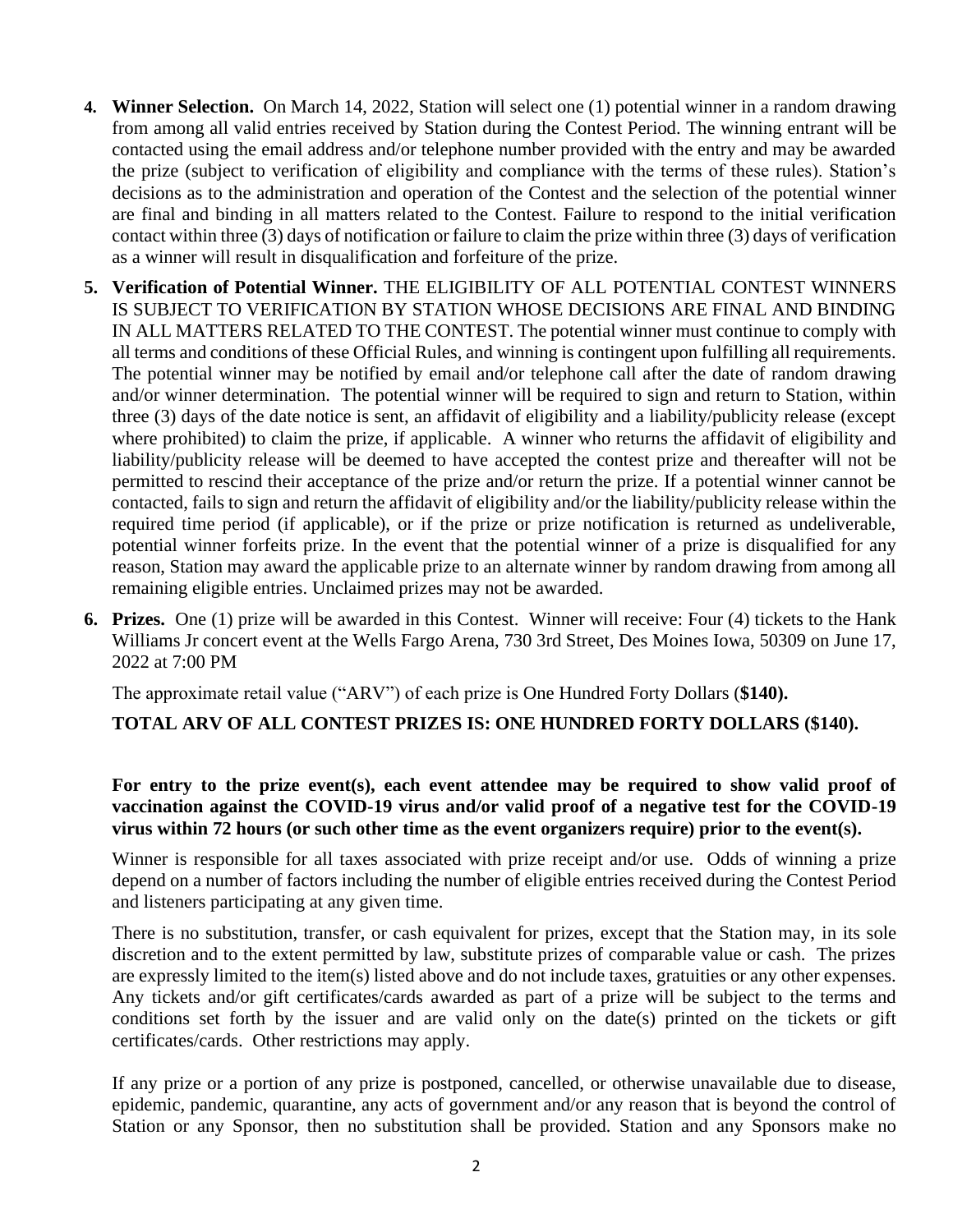representation or warranty about the safety of any prize. By accepting and using a prize, each winner acknowledges and assumes all risks of accepting and using the prize, and any other risks associated with the prize.

- **7. Entry Conditions and Release.** By entering, each entrant agrees to: (a) comply with and be bound by these Official Rules and the decisions of the Station, which are binding and final in all matters relating to this Contest; (b) release and hold harmless Station, Sponsor, Cumulus Media New Holdings Inc., and each of their affiliated companies, participating sponsors, the prize suppliers and any other organizations responsible for sponsoring, fulfilling, administering, advertising or promoting the Contest, and each of their respective past and present officers, directors, employees, agents and representatives (collectively, the "Released Parties") from and against any and all claims, expenses, and liability, including but not limited to negligence and damages of any kind to persons and property, including but not limited to invasion of privacy (under appropriation, intrusion, public disclosure of private facts, false light in the public eye or other legal theory), defamation, slander, libel, violation of right of publicity, infringement of trademark, copyright or other intellectual property rights, property damage, or death or personal injury arising out of or relating to a entrant's entry, creation of an entry or submission of an entry, participation in the Contest, acceptance or use or misuse of prize (including any travel or activity related thereto) and/or the broadcast, exploitation or use of entry; and (c) indemnify, defend and hold harmless the Released Parties from and against any and all claims, expenses, and liabilities (including reasonable attorneys' fees) arising out of or relating to an entrant's participation in the Contest and/or entrant's acceptance, use, nonuse or misuse of the prize.
- **8. Publicity.** Participation in the Contest constitutes entrant's consent to use by the Station and its agent of entrant's name, likeness, photograph, voice, opinions, entry, and/or biographical information (including hometown and state) for promotional purposes in any media, worldwide, without further payment or consideration, unless otherwise prohibited by law.
- **9. Taxes.** All State, Local, Federal and/or other taxes, duties, tariffs, title fees, licensing fees, or other fees for prizes awarded become the sole responsibility of the winner. All those who win a prize or prizes valued \$600 or more in any given year will be issued an IRS Form 1099 to report their winnings.
- **10. General Conditions.** Station reserves the right to cancel, suspend and/or modify the Contest, or any part of it, if any fraud, technical failures or any other factor beyond Station's reasonable control impairs the integrity or proper functioning of the Contest, as determined by Station in its sole discretion. Station reserves the right in its sole discretion to disqualify any individual it finds to be tampering with the entry process or the operation of the Contest or to be acting in violation of these Official Rules or acting in an unsportsmanlike or disruptive manner. Any attempt by any person to deliberately undermine the legitimate operation of the Contest may be a violation of criminal and civil law, and, should such an attempt be made, Station reserves the right to seek damages from any such person to the fullest extent permitted by law. Station's failure to enforce any term of these Official Rules shall not constitute a waiver of that provision.
- **11. Limitations of Liability.** The Released Parties are not responsible for: (a) any incorrect or inaccurate information, whether caused by Station, Sponsor, entrants, printing errors or by any of the equipment or programming associated with or utilized in the Contest; (b) technical failures of any kind, including but not limited to malfunctions, interruptions, or disconnections in phone lines or network hardware or software; (c) unauthorized human intervention in any part of the entry process or the Contest; (d) technical or human error that may occur in the administration of the Contest or the processing of entries; or (e) any injury or damage to persons or property that may be caused, directly or indirectly, in whole or in part, from entrant's participation in the Contest or receipt or use, non-use or misuse of any prize. No more than the stated number of prizes will be awarded. In event that a production, technical, programming or other